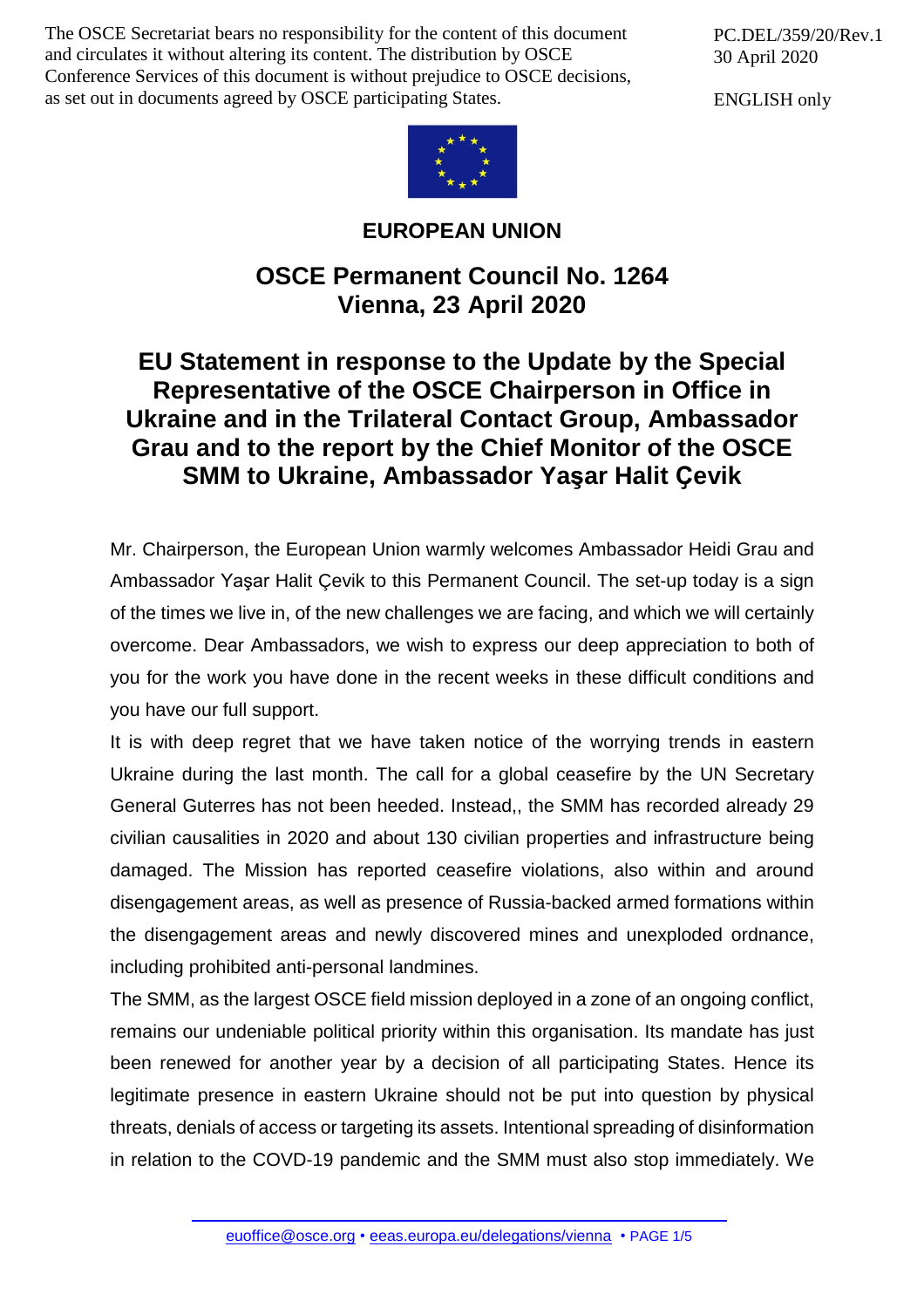condemn that, on 13 April, an SMM patrol facilitating infrastructure works at the Donetsk Filtration Station came under an apparently deliberate fire in spite of the security guarantees it had received. Such harassment and threats to Mission members are unacceptable and must not be repeated. This call for the safety of the monitors should reverberate more strongly than ever as today we recall the third anniversary of the tragic death of Joseph Stone, the SMM medic killed by a landmine in Luhansk region. To date, Mr Stone is the only fatality among the SMM personnel and we feverently hope it will stay this way.

Dear Ambassador Çevik, we have taken good note of your reports about worrying developments. Regrettably, on top of the "usual" denials of access, occurring predominantly in the non-government-controlled areas, the SMM now faces new grave obstacles imposed by the Russia-backed armed formations: monitors are not permitted to cross the contact line into the non-government controlled area as well as moving in between certain parts of Donetsk and Luhansk regions of Ukraine. The European Union strongly condemns this serious violation of the mandate of the Mission under the pretext of COVID-19, putting at risk also the functioning of the Mission in non-government controlled areas. As stressed by you, Ambassador Çevik, in your briefings and in the report presented today, the SMM has taken extremely stringent external and internal precautionary measures in response to the pandemic, to ensure the continued safety of all, including the safety of the local population. We note that the Ukrainian authorities made it possible for the Mission and other international organisations to continue with their activities notwithstanding the current difficult circumstances. It is crucial that the Russian-backed armed formations allow the SMM full freedom of movement across the contact line. The Mission was set up as a single, unified entity which cannot and must not be broken up into separate parts. We urge Russia to use its influence over the armed formations it backs to stop the blockade of SMM at the checkpoints.

Freedom of movement also remains essential for the delivery of humanitarian aid. Last week, the European Commission pledged EUR 13 Million of urgent humanitarian aid for eastern Ukraine which will be distributed by UN agencies, non-governmental organisations and the ICRC. These organisations must not be hindered in their work for the benefit of the civilian population living on both sides of the contact line.

We also wish to express our gratitude to you, Ambassador Çevik, for your efforts to reconcile under the current difficult conditions, the duty of care over the largest OSCE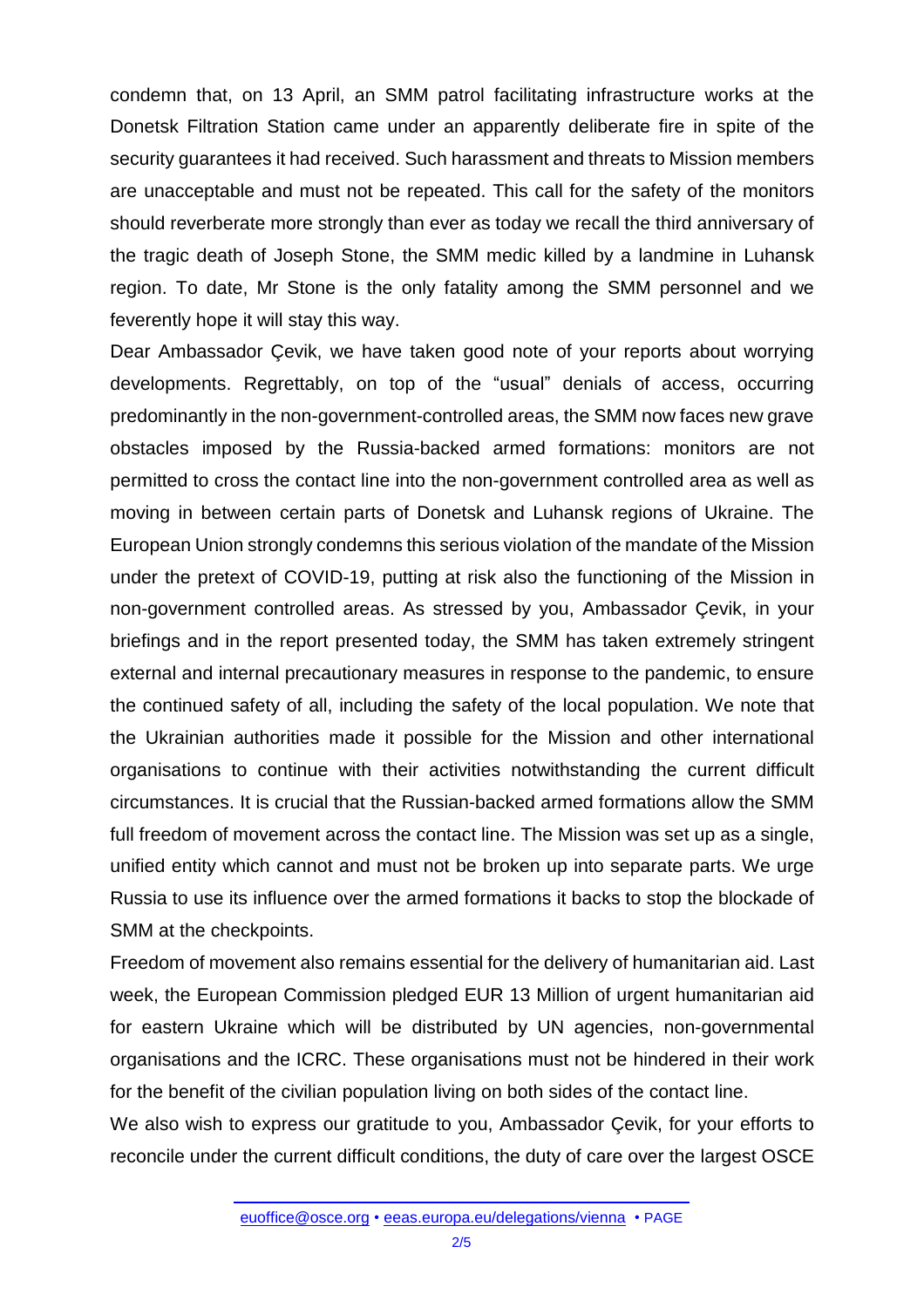mission in the field, with the imperative of maintaining the operationality of the SMM. We have appreciated the regular exchanges in recent weeks via the VTC briefings organised by the OSCE Chairmanship in Office. This offered the participating States the opportunity not only to have solid first-hand information on the situation on the ground, but also to coordinate assistance in terms of medical equipment and repatriation of monitors. The safety and security of all women and men serving in the SMM should remain issues of primary importance. We commend all OSCE participating States that already provided concrete medical support to the SMM.

Furthermore, it is unquestionable that in the upcoming weeks the Mission will need to rely even more on technical assets for its monitoring activities. We strongly condemn the targeting of SMM assets, including SMM UAVs, by means of signal interference and small arms fire. This has unfortunately resulted in a loss of three mini-UAVs in the last quarter. Those responsible for any wilful damage, destruction or loss of SMM UAVs and other assets should be held accountable, both politically and financially.

Ambassador Grau, we would like to express our deep appreciation that dialogue has continued in the Trilateral Contact Group during the recent weeks, alongside the Normandy format. The fact that you have managed to conduct regular meetings of the Trilateral Contact Group via teleconferencing is a positive sign of continuity, which is much needed, particularly as the global ceasefire which the UN Secretary General called for, is not yet in place. We fully support efforts of the TCG and the Normandy Format in working towards a sustainable political solution of the conflict, in full respect of the sovereignty, territorial integrity, unity and independence of Ukraine. It is therefore important that the sides take the necessary steps to implement the agreed conclusions of the Paris N4 Summit of December in good faith. In this context, the EU commends the constructive approach displayed by Ukraine and calls on Russia to act likewise.

Against the lack of progress on other issues, the latest exchange of detainees that took place last Thursday offers a glimmer of hope and is a welcome step towards the implementation of the measures agreed at the Normandy Summit last December. We salute your contribution, Ambassador Grau, to this second exchange of detainees in the last four months and welcome the discreet but efficient role of the International Committee of the Red Cross. At the same time, we recall that the efforts towards the release of all the detainees held under false or far-fetched pretext and in violation of international law, also in Crimea and including Crimean Tatars, should continue.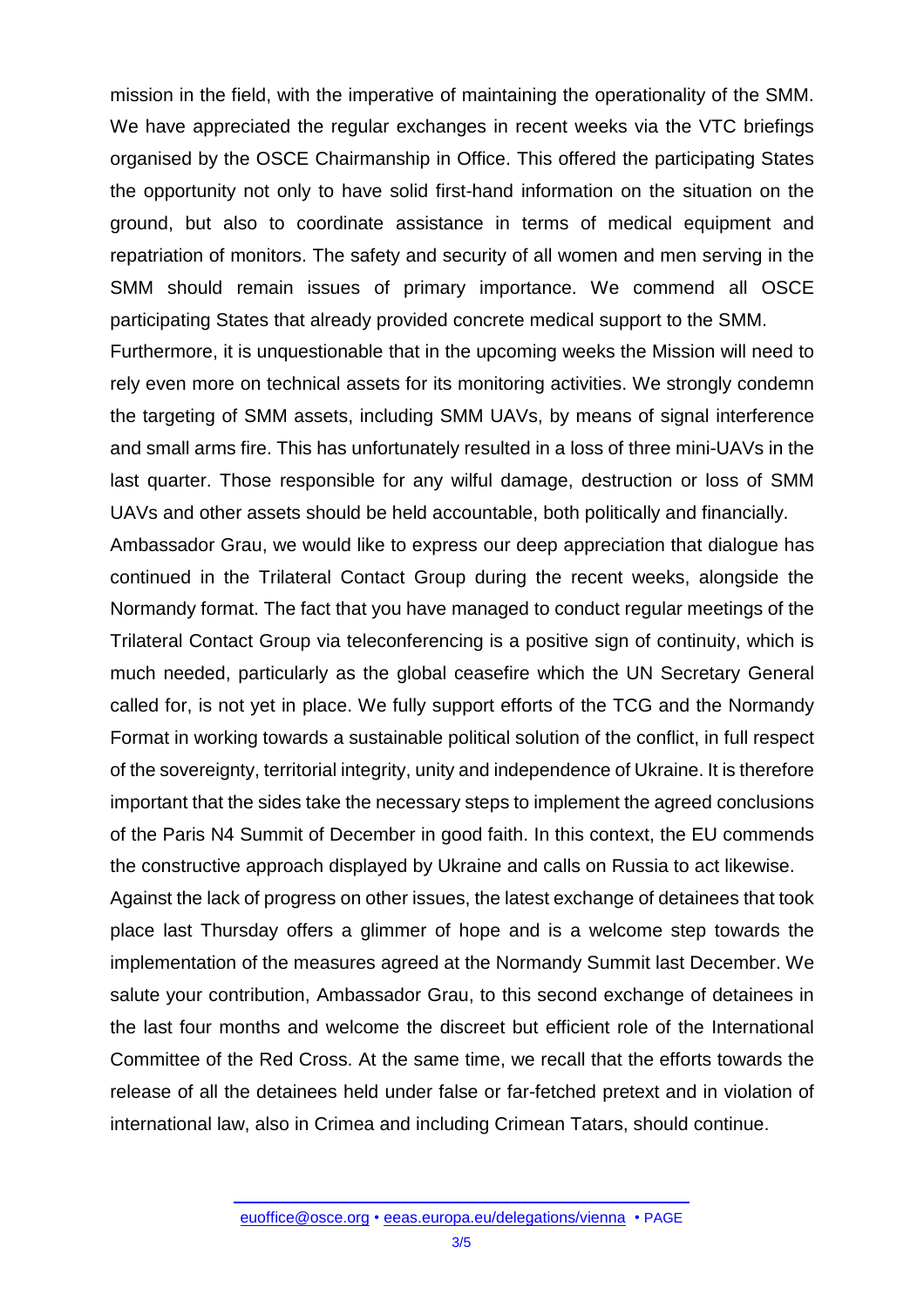Mr Chairperson, the EU continues to follow closely the worrying developments on the Crimean peninsula which is part of Ukraine. The European Union does not recognise the illegal annexation of the Crimean peninsula by Russia, which is a clear violation of international law. Therefore, we strongly condemn the recently announced conscription of residents of the peninsula to the Russian Federation Armed Forces. This is a violation of international humanitarian law, which also Russia is bound by.

The European Union does not recognise, and objects to, presidential decrees by Russia like the one issued recently to add most of Crimea and Sevastopol to the list of border territories of the Russian Federation., It is yet another attempt to forcibly integrate the illegally annexed peninsula into Russia. The decree also constitutes a violation of international humanitarian law, as it is another step towards the imposition of Russian citizenship in the peninsula.

We continue to urge the Russsian Federation to ensure unimpeded access to international human rights monitoring missions and human rights non-governmental organisations to Crimea. Residents of the peninsula face, in violation of international law, systematic restrictions of fundamental freedoms, such as freedom of expression, religion or belief and association and the right to peaceful assembly.

The EU remains firm in its call on all sides to swiftly and fully implement the Minsk agreements and honour their commitments in full in order to achieve a sustainable political solution to the conflict in line with OSCE principles and commitments. We call on Russia to fully assume its responsibility in this regard and to use its considerable influence over the armed formations it backs to meet the Minsk commitments in full. Respect for these principles and commitments must be restored. We again call on Russia to immediately stop fuelling the conflict by providing financial and military support to the armed formations, and we remain deeply concerned about the presence of Russian military equipment and personnel in areas held by Russia-backed armed formations. The duration of the European Union's economic sanctions against Russia is linked to the complete implementation of the Minsk agreements.

The EU recalls its unwavering support to the sovereignty, territorial integrity, unity and independence of Ukraine within its internationally recognised borders, and calls upon Russia to do likewise. We urge Russia to uphold these fundamental principles that it has itself invoked many times and to contribute, by acts and public pronouncements, to stabilising the situation and reversing moves that contravene these principles. We strongly condemn the clear violation of Ukrainian sovereignty and territorial integrity by